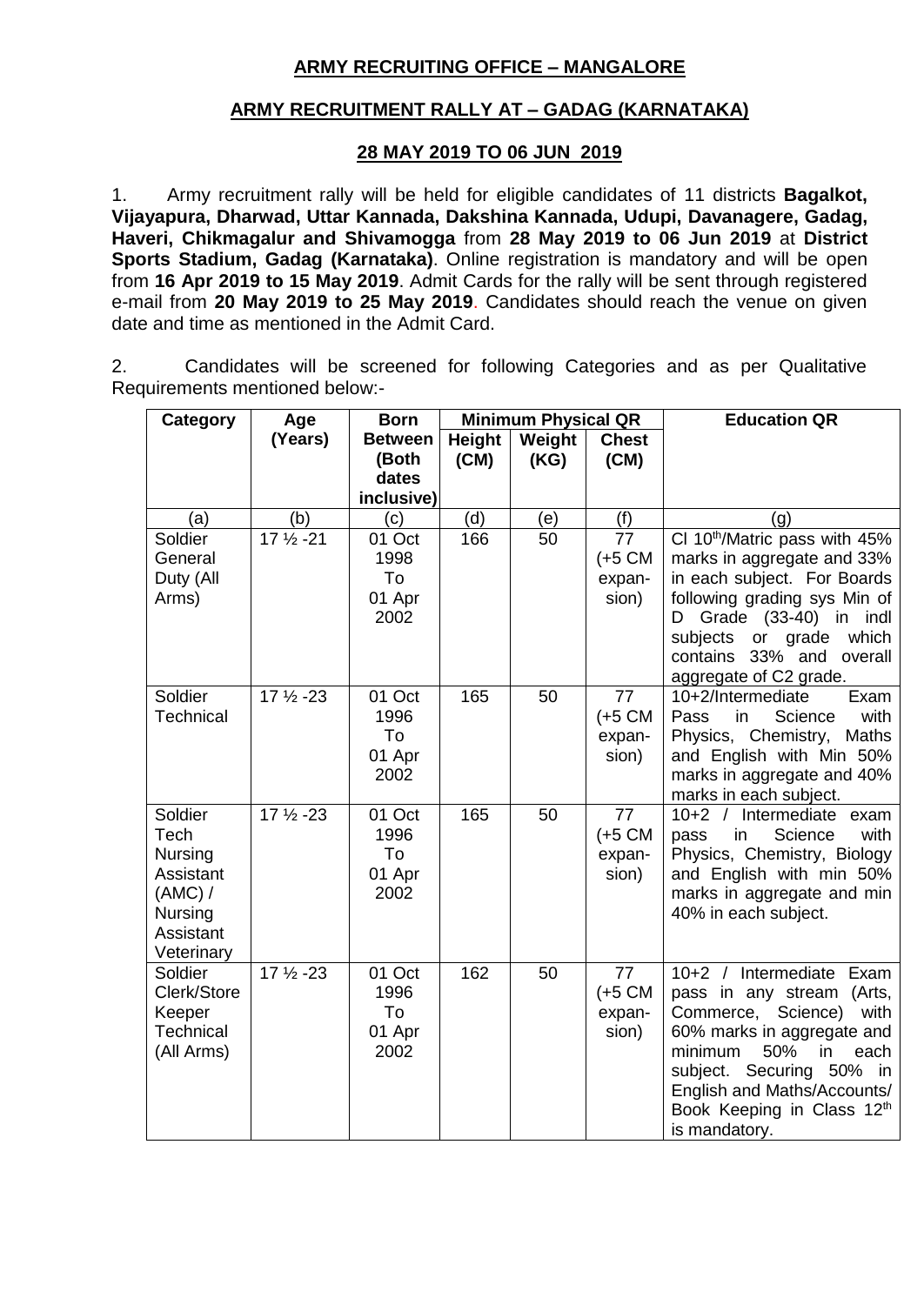| (Years)<br><b>Between</b><br>Height<br>Weight<br><b>Chest</b><br>(CM)<br>(Both<br>(CM)<br>(KG)                                                                                                                                                                                                                                                                                                                                                                                                                                      |            |
|-------------------------------------------------------------------------------------------------------------------------------------------------------------------------------------------------------------------------------------------------------------------------------------------------------------------------------------------------------------------------------------------------------------------------------------------------------------------------------------------------------------------------------------|------------|
|                                                                                                                                                                                                                                                                                                                                                                                                                                                                                                                                     |            |
| dates                                                                                                                                                                                                                                                                                                                                                                                                                                                                                                                               |            |
| inclusive)                                                                                                                                                                                                                                                                                                                                                                                                                                                                                                                          |            |
| $17\frac{1}{2} - 23$<br>166<br>CI 10 <sup>th</sup> Simple Pass.<br>Soldier<br>50<br>77<br>01 Oct<br>(i)<br>1996<br>$(+5$ CM<br><b>No</b><br>stipulation<br>Tradesman<br>(ii)<br>To<br>percentage<br>(All Arms)<br>expan-<br>aggregate                                                                                                                                                                                                                                                                                               | in<br>but  |
| 10 <sup>th</sup> Pass<br>01 Apr<br>sion)<br>should have scored min 33%                                                                                                                                                                                                                                                                                                                                                                                                                                                              |            |
| 2002<br>in each subject.                                                                                                                                                                                                                                                                                                                                                                                                                                                                                                            |            |
| (except Syce, Mess Keeper                                                                                                                                                                                                                                                                                                                                                                                                                                                                                                           |            |
| and House Keeper, who<br>may be 8 <sup>th</sup> pass).                                                                                                                                                                                                                                                                                                                                                                                                                                                                              |            |
| Cl 8 <sup>th</sup> Simple Pass (for<br>166<br>$17\frac{1}{2} - 23$<br>01 Oct<br>50<br>77<br>Soldier<br>(i)<br>1996<br>$(+5$ CM<br>Syce, House Keeper & Mess<br>Tradesman<br>Keeper).<br>(All Arms)<br>To<br>expan-<br>8 <sup>th</sup> Pass<br>stipulation<br>01 Apr<br>sion)<br>(ii)<br><b>No</b><br>2002<br>aggregate percentage<br>should have scored min 33%<br>in each subject.<br>Education Certificated issued by Education Boards affiliated to / listed by COBSE,<br>Note.<br>AICTE, CBSE and NIOS only will be considered. | in.<br>but |
| <b>Special Instructions.</b>                                                                                                                                                                                                                                                                                                                                                                                                                                                                                                        |            |
| <b>Relaxation Physical Standards.</b>                                                                                                                                                                                                                                                                                                                                                                                                                                                                                               |            |
| <b>Height</b><br><b>Chest</b><br>Weight<br>Category<br>(Cms)<br>(Cms)<br>(Kgs)                                                                                                                                                                                                                                                                                                                                                                                                                                                      |            |
| Son of Servicemen (SOS) / Ex-Servicemen (SOEX) /<br>$\overline{2}$<br>$\overline{2}$                                                                                                                                                                                                                                                                                                                                                                                                                                                |            |
| War Widows(SOWW) / Widows of Ex-Servicemen                                                                                                                                                                                                                                                                                                                                                                                                                                                                                          |            |
| $\overline{2}$<br>Adopted son / son-in-law of a War Widow, if she has<br>$\overline{2}$<br>1                                                                                                                                                                                                                                                                                                                                                                                                                                        |            |
| no son including a legally adopted son of Serving                                                                                                                                                                                                                                                                                                                                                                                                                                                                                   |            |
| Soldier / Ex-Servicemen                                                                                                                                                                                                                                                                                                                                                                                                                                                                                                             |            |
| $\overline{2}$<br>Outstanding Sportsmen (International / National /<br>3<br>5<br>1 <sup>st</sup> / 2 <sup>nd</sup>                                                                                                                                                                                                                                                                                                                                                                                                                  |            |
| State / District level having secured<br>Position in last two years                                                                                                                                                                                                                                                                                                                                                                                                                                                                 |            |

**Note – Relaxation in Physical Standards is either for wards of servicemen / ex servicemen or sportsmen (not both) and is in addition to the Special Physical Standards.**

3. Candidates will be tested as stated below:-

| <b>Physical Fitness Test (At Rally Site)</b> | <b>Remarks</b>                 |              |                |                                                                                                                                                                                              |
|----------------------------------------------|--------------------------------|--------------|----------------|----------------------------------------------------------------------------------------------------------------------------------------------------------------------------------------------|
| 1.6 Km Run                                   | Beam (Pull                     | 9 Feet       | Zig-Zag        | For<br>following<br>cats                                                                                                                                                                     |
| Group                                        | Ups)                           | <b>Ditch</b> | <b>Balance</b> | candidates only need<br>to qualify in PFT :-                                                                                                                                                 |
| Group I - Uptill 5 Min 30 Sec                | Minimum 6                      | Need to      | Need to        |                                                                                                                                                                                              |
| Group $II - 5$ Min 31 Sec to<br>5 Min 45 Sec | Pull Ups<br>need to<br>qualify | Qualify      | Qualify        | (i) Soldier Technical<br>(ii)<br>Soldier Nursing<br>Assistant/Nursing<br><b>Assistant Veterinary</b><br>(iii)<br>Soldier<br>Clerk/<br>Keeper<br>Store<br>Technical / Inventory<br>Management |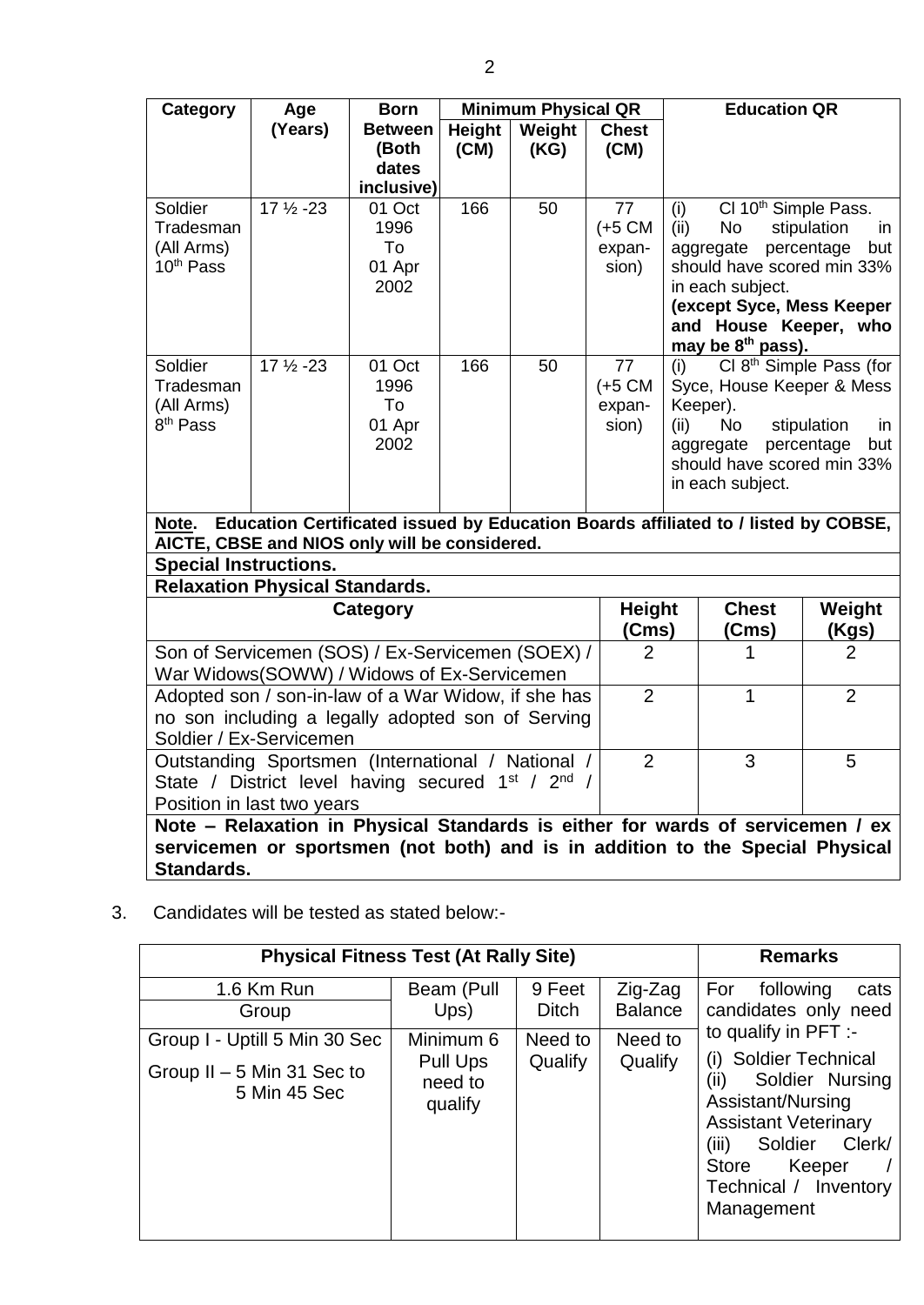| <b>Physical Measurement (At Rally Site)</b><br>Physical Measurements will be carried out as per the Physical<br>standards listed at Para 2 above                                                                                                                                                                                                                                                                                                                                                                |  |
|-----------------------------------------------------------------------------------------------------------------------------------------------------------------------------------------------------------------------------------------------------------------------------------------------------------------------------------------------------------------------------------------------------------------------------------------------------------------------------------------------------------------|--|
| <b>Medical Test</b><br>As per laid down medical standards at the Rally Site.<br>(a)<br>Unfit candidates will be referred to MH / CH / BH for specialist<br>(b)<br>review. Candidates referred for specialist review should present<br>themselves to the nominated MH / CH / BH within 14 days of the<br>referral and report back to ARO for issue of Admit Card for CEE, in<br>case declared FIT.                                                                                                               |  |
| <b>Written Test through Common Entrance Examination (CEE)</b><br>(a) Will be conducted for medically fit candidates at nominated<br>venue. Location, Date and time of written test will be intimated at<br>rally site and through Admit Cards.<br>(b) Admit card for the CEE for the Rally Fit candidates will be<br>issued at Rally Site itself.<br>(c) Admit card for the CEE for the Review Fit cases will be issued<br>after getting medically fit by concerned specialist / specialist at MH<br>/ CH / BH. |  |

4. Candidates are required to bring following documents / certificated in original with two attested photocopies with them to the rally site:-

(a) **Admit Card**. Printed with Laser Printer on good quality paper (Do not shrink the size).

(b) **Photograph**. Twenty copies of unattested Passport size colour photographs developed on good quality photographic paper in white background not more than three months old. Computer printouts / photo shopped photographs will **NOT be** accepted.

## (c) **Education Certificates**.

(i) Education Certificates with marks sheet in original of all educational qualifications achieved by candidate i.e. Matric / Intermediate / Graduation etc from recognised School / College / Board / University.

(ii) Provisional / online education certificate should be certified ink signed by the head of the educational institution of concerned Board / University.

(iii) Candidates with metric certificate from Open School should bring School Leaving Certificate countersigned by BEO / DEO.

(d) **Domicile Certificate**. Domicile Certificate with photograph issued by Tehsildar/ District Magistrate.

(e) **Caste Certificate**. Caster Certificate affixed with photograph.

(f) **Religion Certificate**. Religion Certificate issued by the Tehsildar/SDM. (If religion as "SIKH/HINDU/MUSLIM/CHRISTIAN" is not mentioned in caste certificate).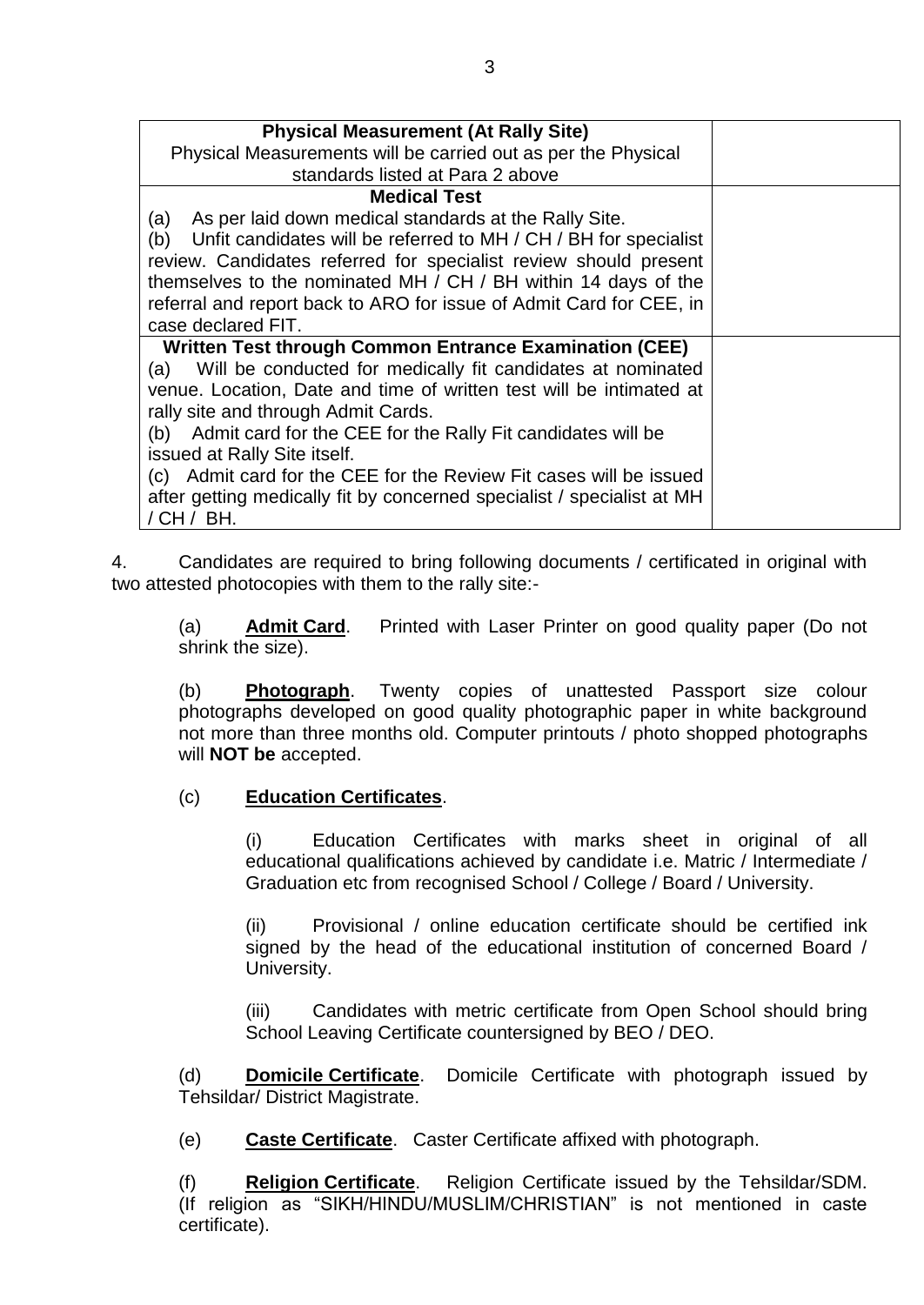(g) **School Character Certificate**. School Character Certificate issued by the School/College Principal/Headmaster, where the candidate last studied.

(h) **Character Certificate**. Character Certificate with photograph issue by Village Sarpanch/Municipal Corporation within last six months.

(j) **Unmarried Certificate**. Unmarried Certificate for candidates less than 21 years of age with photograph issued by Village Sarpanch/Municipal Corporation **within last six months**.

(k) **Relationship Certificate**. SOS/SOEX/SOW/SOWW Candidates are required to produce the following documents:-

(i) Relationship certificate issued from respective Record Office only duly signed by Record Officer with Personal number, Rank, Name and particular of the Record Officer issuing the Relationship Certificate with office seal/stamp is endorsed.

(ii) A declaration to the affect as mentioned in the Affidavit on Ten Rupees Non-judicial Stamp paper prepared by the ESM duly signed by 1<sup>st</sup> Class/Executive/Judicial Magistrate is required to be submitted by the candidate at rally site. Format of affidavit attached as per **Appendix A**.

(iii) Original Discharge Book of Ex-Serviceman also to be produced. Name and date of birth of the candidate must have been recorded in it.

## (l) **NCC Certificate**.

(i) "Candidates who are holder of NCC 'C' certificate and have participated in Annual Republic Day Parade camp at Delhi and issued RDC certificate will be treated at par with those candidates who have participated in Republic Day Contingent Parade at Delhi".

(ii) NCC A/ B/ C certificate and Republic Day Parade certificate should have photograph of the candidate duly attested by issuing authority. **Provisional NCC A/ B/ C pass certificates will only be accepted if authenticated by concerned NCC Group Commanders**.

#### (m) **Sports Certificate**.

(i) Sportsmen who have represented India at International level and State at National level within the last two years. For list of sports under which, relaxation in physical standards is admissible, attention is invited to [www.joinindianarmy.nic.in](http://www.joinindianarmy.nic.in/) website.

(ii) Sportsmen who have represented District at State level and University team or regional team at District level with 1<sup>st</sup>/2<sup>nd</sup> position within last two years. Sports certificates should be with registration number and from govt recognised sports institutes/bodies as under:-

| (aa) | All Sr/Jr national Championship     | <b>National</b><br>Respective  |
|------|-------------------------------------|--------------------------------|
|      | certificates                        | Federation                     |
| (ab) | All State & Dist level certificates | Respective<br><b>State</b>     |
|      |                                     | <b>Sports Association</b>      |
| (ac) | All University level certificate    | <b>Inter University Sports</b> |
|      |                                     | <b>Board</b>                   |
| (ad) | All School level certificates       | All India School Games         |
|      |                                     | Federation                     |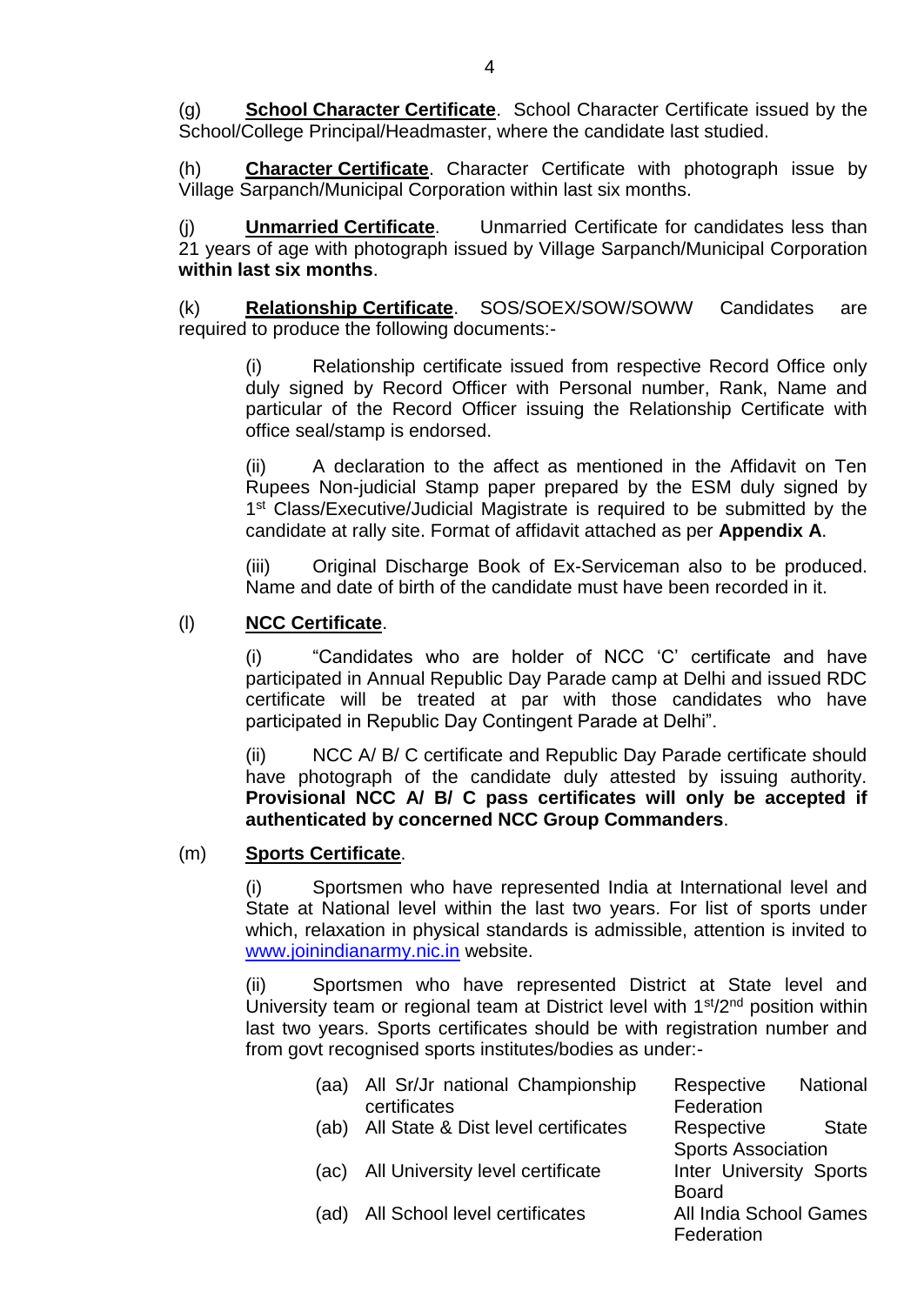(n) **Single Bank A/C, PAN Card, AADHAR Card**. **Single Bank A/C, PAN Card, AADHAR Card of the candidate are mandatory documents for final enrolment for purpose of Pay & Allowances and other social benefits scheme.**

(o) **Affidavit**. An affidavit signed by candidate on Rs 10/- Non-judicial Stamp Paer as per specimen attached at **Appendix B (Affidavit in old format will not be accepted)** duly attested by notary will be submitted by candidate. For ESM candidates this Affidavit will be in addition to Affidavit given at Para 4 (k) (ii) (Appendix A) of Rally Notification.

# 5. **Special Instructions**.

**(a) For All Applicants. Ration Card, Voter Iden Card & Aadhar Card of the Parents are mandatory documents for final enrolment. These documents should be produced at the Rally Site without which the candidate may be rejected.**

**(b) For Applicants with Education Certificate from outside District of Domicile. Following documents to be produced during rally:-**

- **(i) Paper of Land.**
- **(ii) Electricity Bill.**
- **(iii) Bank Acct.**
- **(iv) Tele Bill with Address.**
- **(v) Gas Connection with Address.**

# **Important Instructions**

6. **Administration**. Candidates are advised to bring sufficient eatable and drinking water with them since recruitment is time consuming process.

7. Candidates will be permitted entry into the rally site only on production of Admit Card in duplicate generated online through the official website www.joinindianarmy.nic.in. Anyone found with fake admit card will be handed over to Civil Police.

8. Recruitment into the army is a free service. Candidates are advised not to pay bribe to anyone for recruitment as it is based purely on merit. Selection process during recruitment at all stages is computerized and transparent. Therefore, candidates are advised to be beware of touts as they cannot help them at any stage.

9. Candidates are advised to check their age & education criteria before participating in the rally. Candidates found under age/overage and not meeting education criteria will be disqualified.

10. Giving/taking bribe, production of bogus/fake certificates and indulging in unfair means is a criminal offence and liable for punishment under law.

11. Certificates with overwriting, tampering of seals or erasing/alteration of any type will not be accepted.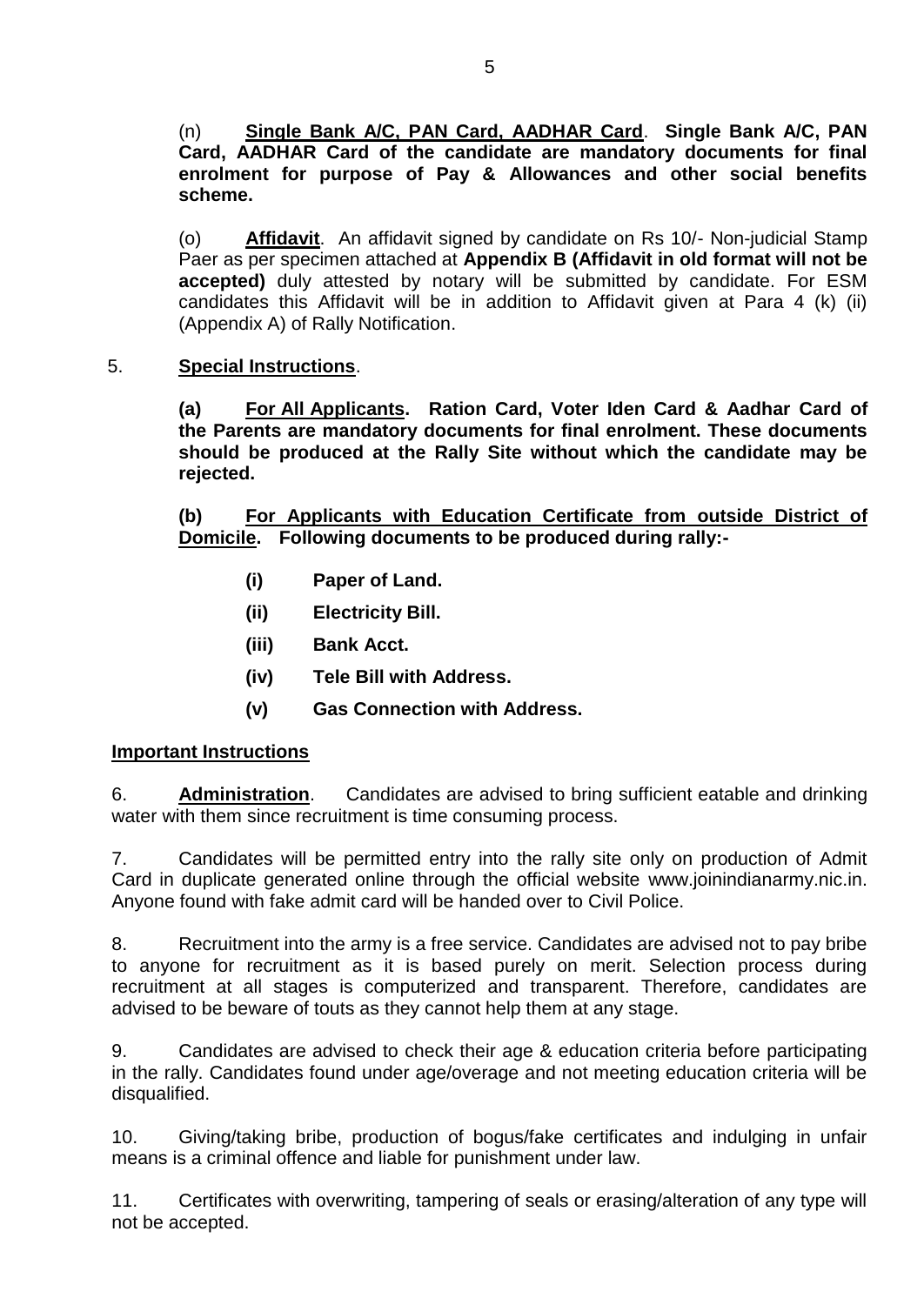12. All documents submitted by the candidates are verified by government agencies before enrolment into Army. Strong legal action will be taken against individuals submitting fake documents. Even after recruitment, the service will be terminated if candidates are found to have produced fake documents or gave wrong information at the time of recruitment, despite the number of years of service individual may have rendered.

13. No compensation for Death/injury/loss etc during the rally and no travelling allowance/dearness allowance for journey is admissible. Candidates will participate in the rally at their own risk and the participation is totally and entirely voluntary. The signing of indemnity Bond is a mandatory requirement.

14. **Use of Performance Enhancing Drugs**. Use of any kind of performance enhancing drugs is strictly banned. Candidates having been found to have used the same will be debarred from further screening.

15. **Tattoo**. Permanent body tattoos are only permitted on inner face of forearms i.e. from inside of elbow to the wrist and on the reverse side of palm/back (dorsal) side of hand. Permanent body tattoos on any other part of the body are not acceptable and candidates will be barred from further selection.

16. If 180 days or more lapse between screening medical at the rally and despatch, medical will be done again and unfit candidates in this review will not be recruited.

17. Selection is provisional till Rahdari Certificate is issued and candidates are dispatched for training.

18. Mobile phones are not permitted in the rally site and at the time of CEE.

19. Candidates are advised in their own interest to undergo medical exam before coming for selection especially with respect to flat foot, poor vision, deformities and physical measurements. All are advised to ensure that their ears are free of wax by getting it cleaned by a doctor prior to the rally.

20. Candidates may have to present themselves at rally site for three to four days. Candidates should make arrangements for stay under their own arrangements.

21. Negative marking would be applicable in CEE.

22. Result of written examination will be declared on the official website [www.joinindianarmy.nic.in.](http://www.joinindianarmy.nic.in/) No separate letter will be sent to the candidate. It is responsibility of candidate to check his result and report to ARO for documentation.

23. **Relaxation Documents to be Produced for Availing Bonus Marks During Recruitment Rally.** Candidates who are availing concession of bonus marks will be considered for relaxation of bonus marks only if they produce in original/provisional certificates at the recruitment rally site. No certificate will be accepted after the termination of rally.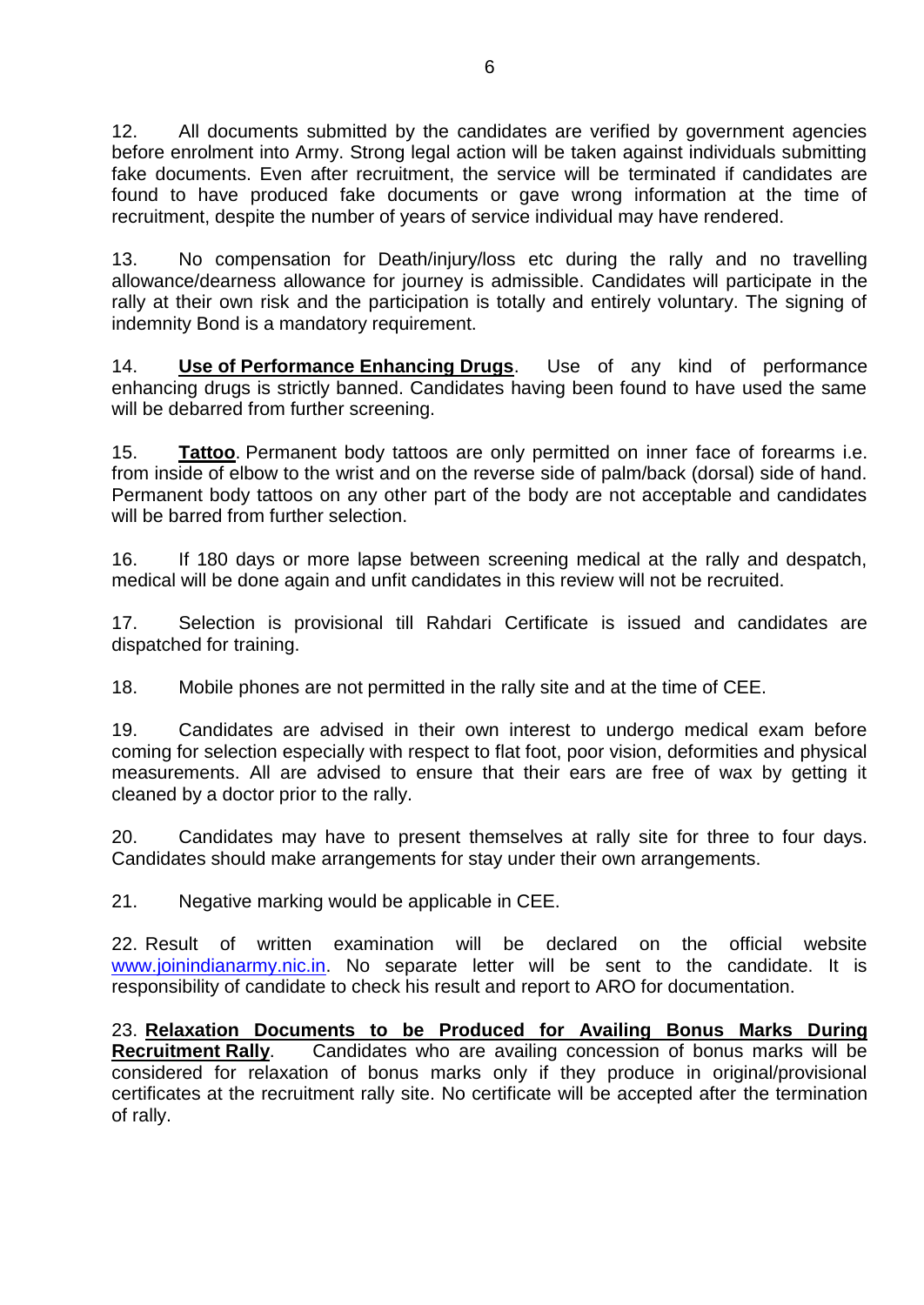24. For more details, contact on Telephone Number - 0824-2458376

**Disclaimer**. The terms and conditions, given in the notification and on the website are subject to change and should, therefore, be treated as guidelines only. In case of any ambiguity, the existing policies, rules and regulations of Indian Army/Government of Indian will be final. Details are also available on [www.joinindianarmy.nic.in.](http://www.joinindianarmy.nic.in/)

Dated : Apr 2019 ARO, Mangalore

Place : Mangalore

CFN: 1005/D (MA Rajmannar) Col Dir Rtg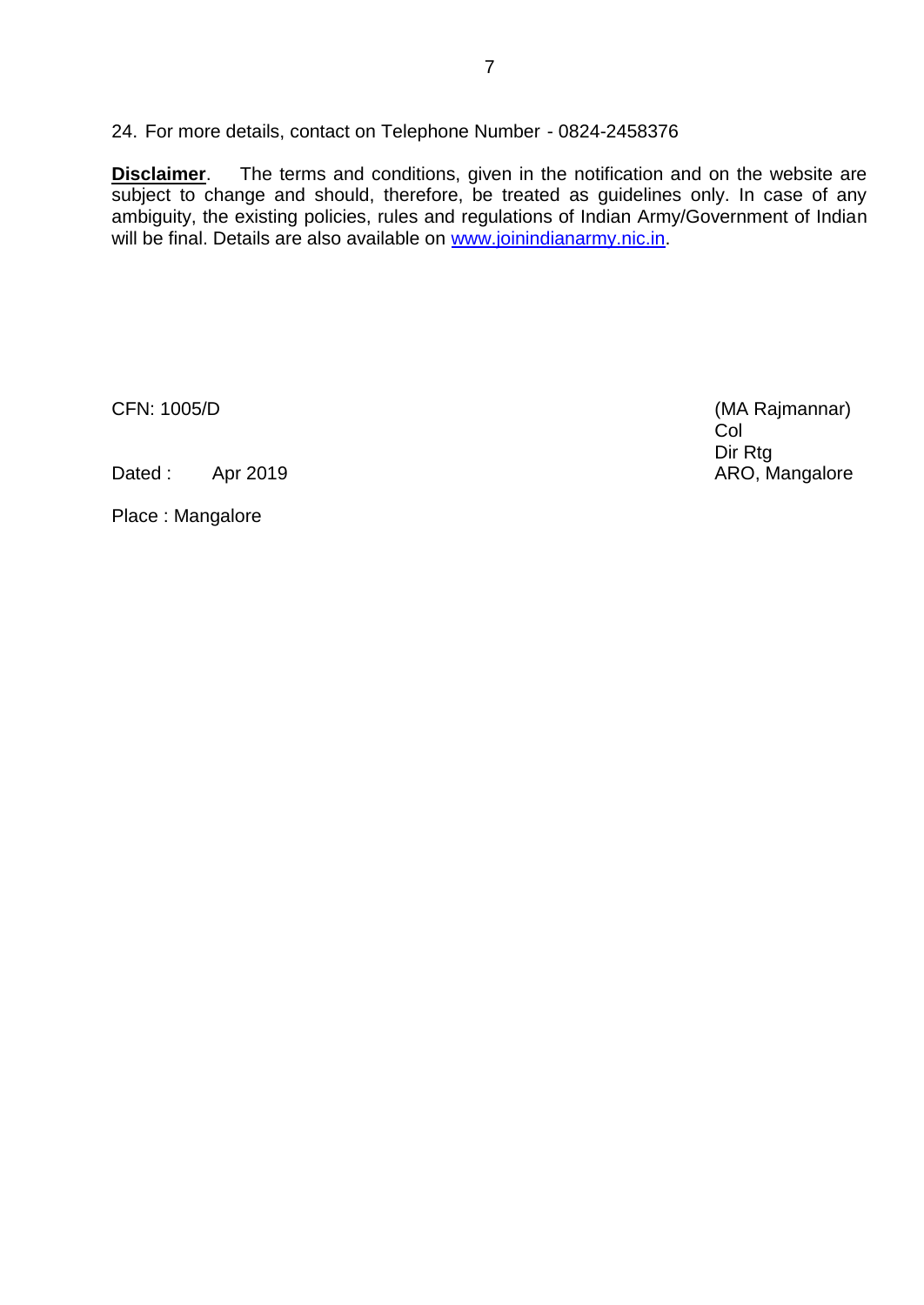**Appendix A** (Ref Para 4 k (ii) of Notfn)

# **FORMAT FOR AFFIDAVIT**

# JOINT PHOTOGRAPHS OF CANDIDATE WITH FATHER / MOTHER / BROTHER SELF ATTESTED BY

| I. No | Rank                                                                            | <b>Name</b> |  | of (Unit) |
|-------|---------------------------------------------------------------------------------|-------------|--|-----------|
|       | Hereby declare that (Candidate Name)<br>photographs is affixed above is my son. |             |  | whose     |

2. Particulars of the candidate are as under:-

- 
- (a) Name of the candidate<br>
(b) Relationship with applica<br>
(c) Father's Name<br>
(d) Mother's Name Relationship with applicant :
- Father's Name
- Mother's Name
- (e) Address

(f) Date of Birth  $\frac{1}{\sqrt{1-\frac{1}{2}}}\$  as per birth certificate No  $\frac{1}{\sqrt{1-\frac{1}{2}}}\$ issued by \_\_\_\_\_\_\_\_\_\_\_\_\_\_\_\_ (Issuing Authority) and as recorded in the Matriculation Certificate No \_\_\_\_\_\_\_\_\_\_\_\_\_\_\_\_\_\_\_ issued by \_\_\_\_\_\_\_\_\_\_\_\_\_\_\_\_\_\_\_\_\_ Education Board.

3. Details of other ward (Sons) are as under:-

| Ser No | Name | Occupation |            |          | Remarks |
|--------|------|------------|------------|----------|---------|
|        |      | Student    | Employment |          |         |
|        |      | (Class)    | Civilian   | Military |         |
|        |      |            |            |          |         |

4. It is certified that my son, **we are all increases and the laid solution** should be granted the laid down bonus marks as this facility has not been utilized by me for any other son before, in nay recruitment rally held anywhere in the country.

5. I undertake that I am liable to be punished under Army Act if the declaration made by me at Para 1 to 4 above is found to be incorrect/false at any stage.

Date : (Signature of serving Soldier/Ex-servicemen) (Army No, Rank, Name & Unit)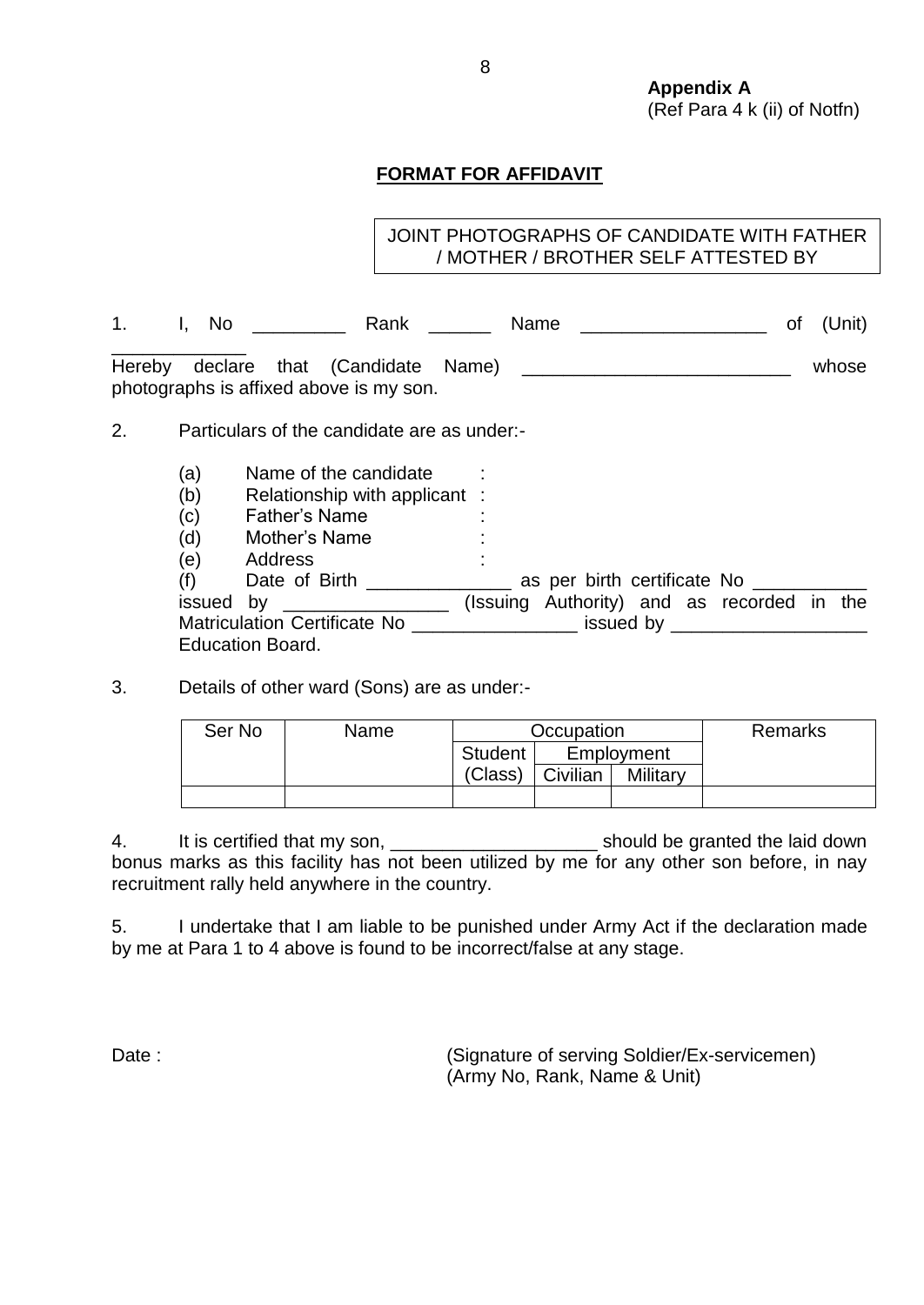**Appendix B** (Ref Para 4 (o) of Notfn)

## **NON JUDICIAL STAMP PAPER (FORMAT FOR AFFIDAVIT)**

1. I, \_\_\_\_\_\_\_\_\_\_\_\_\_\_\_\_\_ (Name) son of \_\_\_\_\_\_\_\_\_\_\_\_\_\_\_\_\_ (Father's Name) while applying for enrolment in Army solemnly affirm & state the following in my respect:-

(a) I belong to the following Caste/Religion:-

Passport size photo (3.5 x 4.5 cm)

| Caste | <b>Sub Caste</b> | Religion |
|-------|------------------|----------|

(b) My Residential Addresses are as under :-

## (i) **Permanent Home Address**.

| <b>Father's Name</b> | House No     |
|----------------------|--------------|
| Vill/Mohalla         | Tehsil       |
| <b>Dist</b>          | <b>State</b> |
| Pin Code             |              |

## (ii) **Postal Address**.

| <b>Father's Name</b> | House No     |
|----------------------|--------------|
| Vill/Mohalla         | Tehsil       |
| <b>Dist</b>          | <b>State</b> |
| Pin Code             |              |

(iii) I fully understand that if enrolled, a detailed verification of my character and antecedents will be carried out by police and civil administration from my permanent address submitted above and also places where I have resided in the last five years.

(iv) My places of residence in the last five years are as stated under :-

| <b>Ser</b><br><b>No</b> | <b>From</b> | To | Residential address in full i.e., House<br>Number, Lane / Street / Road, Village /<br>Town / Mohalla, Thana, Post Office,<br><b>Tehsil and District</b> |  |
|-------------------------|-------------|----|---------------------------------------------------------------------------------------------------------------------------------------------------------|--|
|                         |             |    |                                                                                                                                                         |  |
|                         |             |    |                                                                                                                                                         |  |
|                         |             |    |                                                                                                                                                         |  |

(c) I am Married/unmarried.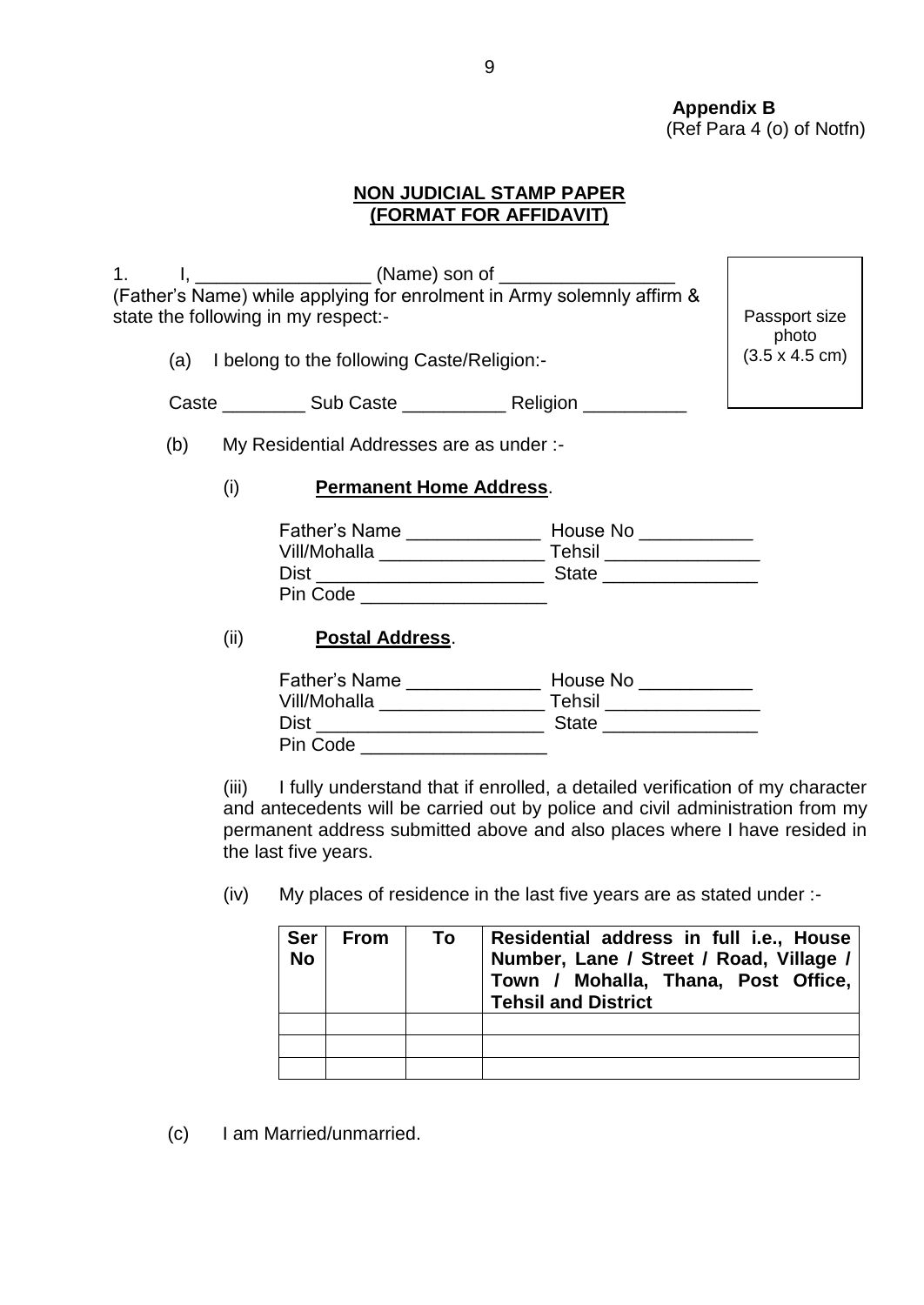(d) I hereby certify that I am not involved in any civil/criminal case.

OR

I was involved in following cases but was acquitted.

(i) \_\_\_\_\_\_\_\_\_\_\_\_\_\_\_\_\_\_\_\_\_\_\_

(ii) \_\_\_\_\_\_\_\_\_\_\_\_\_\_\_\_\_\_\_\_\_\_\_

OR

Following court cases / FIR are pending against me:-

(i) \_\_\_\_\_\_\_\_\_\_\_\_\_\_\_\_\_\_\_\_\_\_\_

 $(ii)$   $\qquad \qquad \qquad$ 

(e) **Consent Certificate**. I am below 18 years and my parents give their consent, for attending the Army Recruitment Rally. (If applicable)

Signature of Father \_\_\_\_\_\_\_\_\_\_\_

(f) I am authorised to attend UHQ rally because I am son/brother of No \_\_\_\_\_\_\_\_\_\_\_\_\_\_\_ Name \_\_\_\_\_\_\_\_\_\_\_\_\_\_\_\_ Regt \_\_\_\_\_\_\_\_\_\_\_\_\_\_.

(g) I hereby certify that I, son of No  $\frac{1}{2}$  Name  $\frac{1}{2}$  Name  $\frac{1}{2}$  Regt **The lattice am eligible for claiming bonus marks as none of my brothers** have been enrolled in Army earlier/ I am not eligible to claim bonus marks (Cut whichever is not applicable).

2. I am aware that there is only one recruitment rally conducted in a recruiting year (01 April to 31 March) for every district and therefore I am entitled to attend only once every recruiting year from my home town district based on my nativity/domicile certificate. I fully understand that if I attend another recruitment rally in the same recruiting year, based on a different district Nativity/Domicile certificate, my candidature will be cancelled and if enrolled, I will be dismissed from service.

3. I am attending this recruitment rally based on the Nativity/Domicile certificate issued by \_\_\_\_\_\_\_\_\_\_\_ (mention the state government), details of which are as stated below:-

| <b>Ser No</b> | Cert No | Date of Issue | <b>Validity</b> | <b>Issuing Authority</b> |
|---------------|---------|---------------|-----------------|--------------------------|
| a             |         |               |                 |                          |